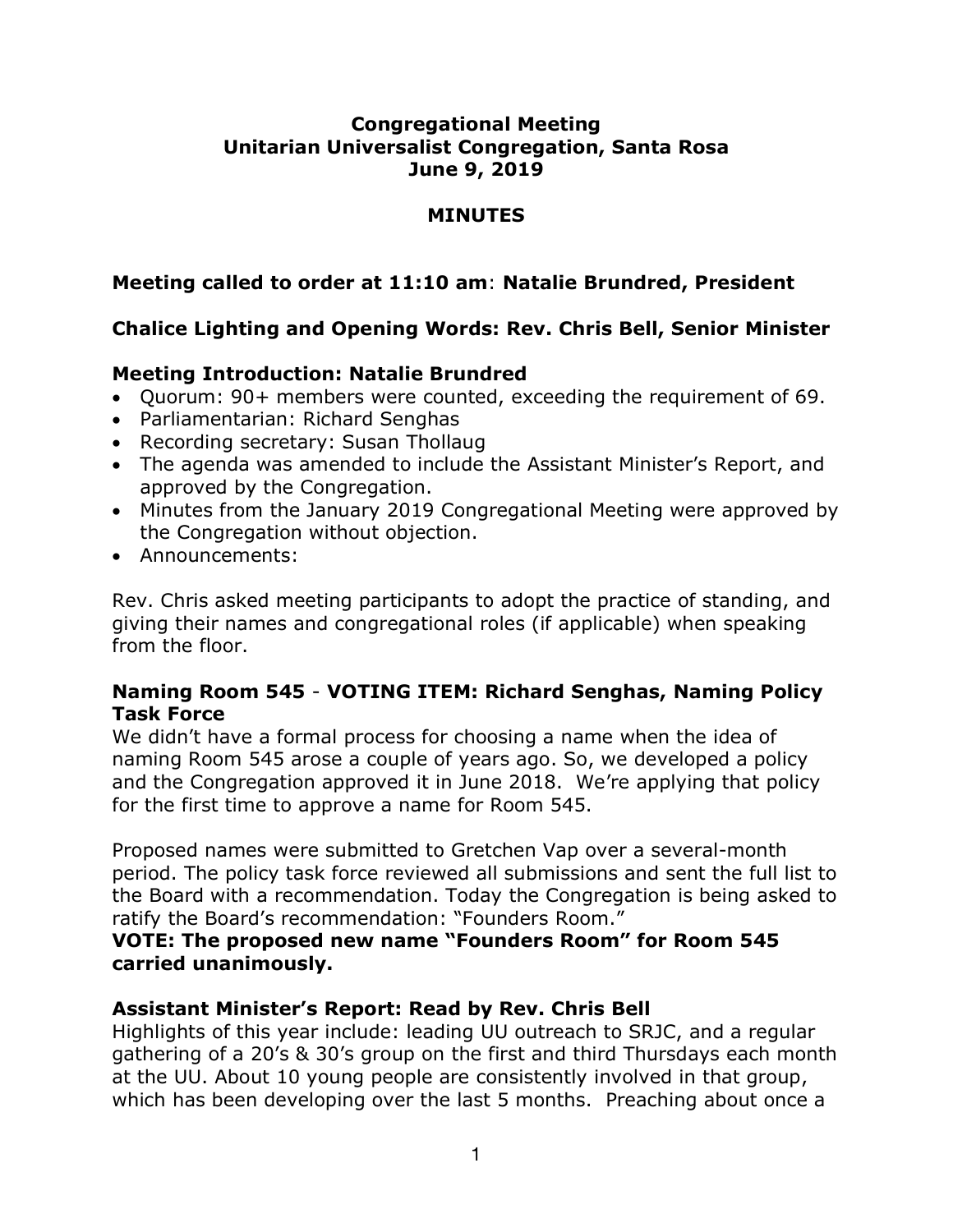month and leading non-Sunday services, including Yom Kippur and a UU Passover Seder. Developing a ministry, "Borders and Beyond", to respond to the U.S./Mexico border crisis, in collaboration with a network of faith communities that's providing help to asylum-seekers. About 40 people in the Congregation are interested in supporting this ministry. Providing assistance with special needs, including pastoral care and hosting the North Bay Organizing Project annual meeting. She also meets weekly with Rev. Chris for reflection and visioning about UUCSR.

## **Director of Religious Education's Report: Jen Freese, Director of Religious Education**

Religious Education (RE) is a big container holding many different aspects of the life of the Congregation. The most visible part of RE is faith formation for children during the 9:15 service. There is also the UU parenting group, led by Barb Kezur, for parents and guardians. There's a youth group for teens. RE provides child care on Sundays for infants and toddlers. And the Our Whole Lives (OWL) curriculum on human sexuality will be launched in August.

Last August, 50+ children and youth registered for RE, and a few more have joined since then. Attendance on a given Sunday ranges from about 20 - 35 kids. Jen expects more children in the coming year, which starts in the fall.

Over the last year, we've used the "Tapestry of Faith" curriculum from the UU. It's tends to be a fairly traditional Sunday school model. This coming year, we'll switch to "Soul Matters," which is a UU curriculum for the entire Congregation. This will allow aligning of themes between the sanctuary and religious education, and it supports intergenerational connection.

The RE program is growing beautifully. We expect it to keep blossoming next year.

### **Administrative Manager's Report: Dawn Silveira, Administrative Manager**

Dawn noted that the new Directory has some mistakes. She asked members to please call or email her. She will get a new version out in a couple of months.

Dawn's current foci are: Learning UUCSR culture, getting a new phone system, improving marketing and advertising to increase use of the Glaser Center, updating our website and creating a better picture of what we are doing at UUCSR, and creating new systems for document storage and business processes, including better ways to process money.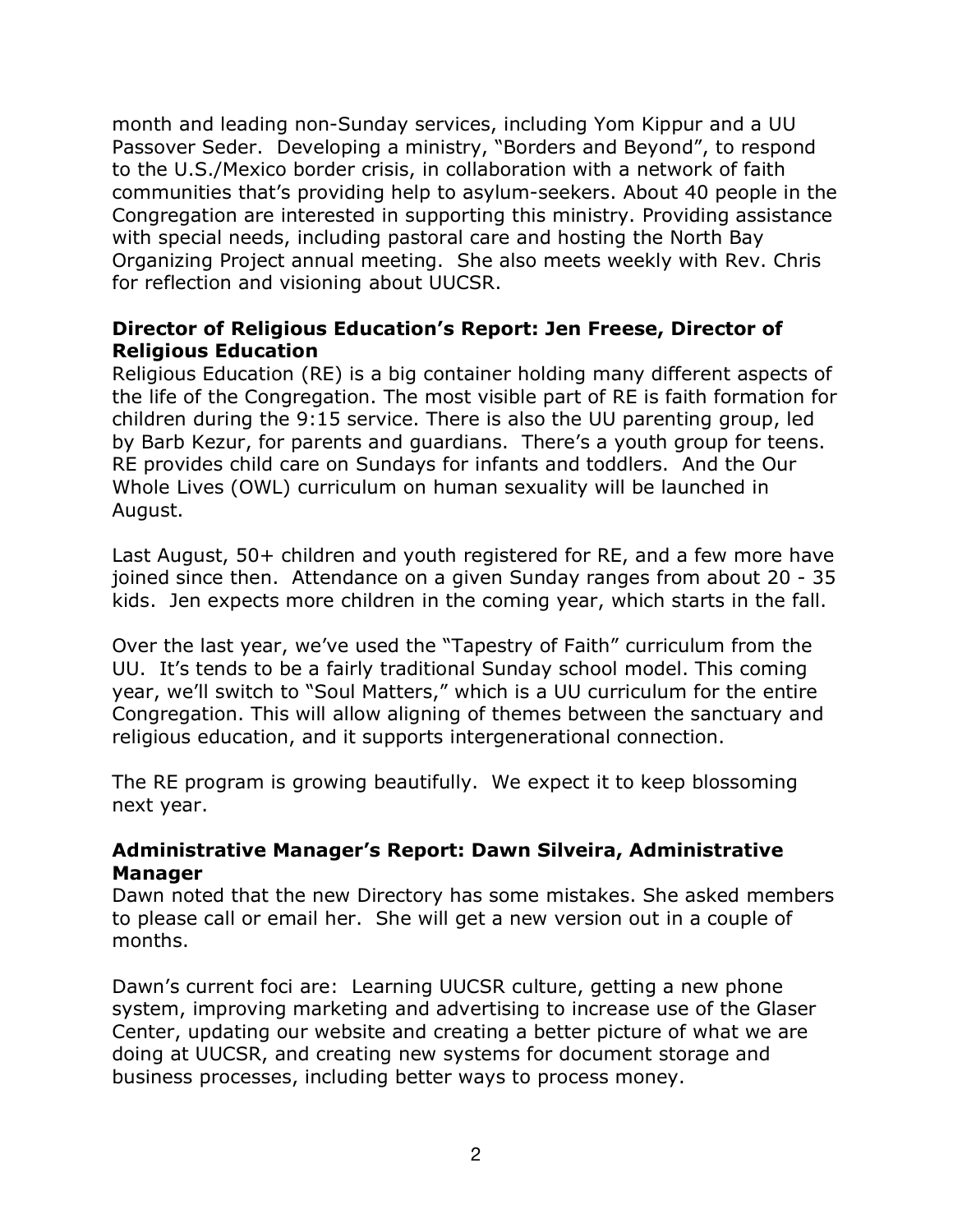A top goal for Dawn's first two years is to set up a better, smoother pledging system and data system. She is working with the staff and Board, looking at software improvements.

Dawn's 5-year plan includes having a Communications Manager on board to move the Congregation into the future we anticipate, and to relieve the current volunteers.

**Treasurer's Report Year-to-Date: Michael Randolph, Treasurer** This update is based is based on data through April, with two months to go in the 2018/19 fiscal year.

So far, we've taken in about \$500k. This is under our budget projections for the year. We've taken in \$377k in pledges, \$43k below the budgeted amount.

Our Year-To-Date expenses are also well below budget at this point. Employee expenses , utilities and equipment maintenance are running below projected. Around 75-80% of our budget is for personnel.

We have two months to go in this fiscal year. Some big expenses are coming up in that period, including member note payments totaling about \$10k. This year we will not end in the black but we don't yet know how far in the red we'll be. The last two years produced substantial surpluses, which will cover this year's shortfall. We intend for the 2019/20 budget to be balanced.

#### **Endowment Fund Presentation: Reid Stinnett, Chair, Endowment Committee**

The mission of the Endowment Committee is to ensure the long-term financial well-being of the Congregation. Many people don't realize that it's possible to give a bequest to the UUCSR Endowment Fund even if you haven't yet expired! Whether you've passed away or not, in some cases there may be tax benefits.

The committee is working to increase the number of people in the Legacy Circle, who've formally arranged to leave some funds to the Endowment Fund upon their passing. During fiscal year 2018-19, the committee achieved its goal of growing the Legacy Circle to 100, and is aiming for 115- 120 members by December 2019.

The holdings of the Endowment Fund were near \$250k before Gail Alford's huge bequest to the Congregation of \$200k last year, bringing the total value to over \$450k at this time.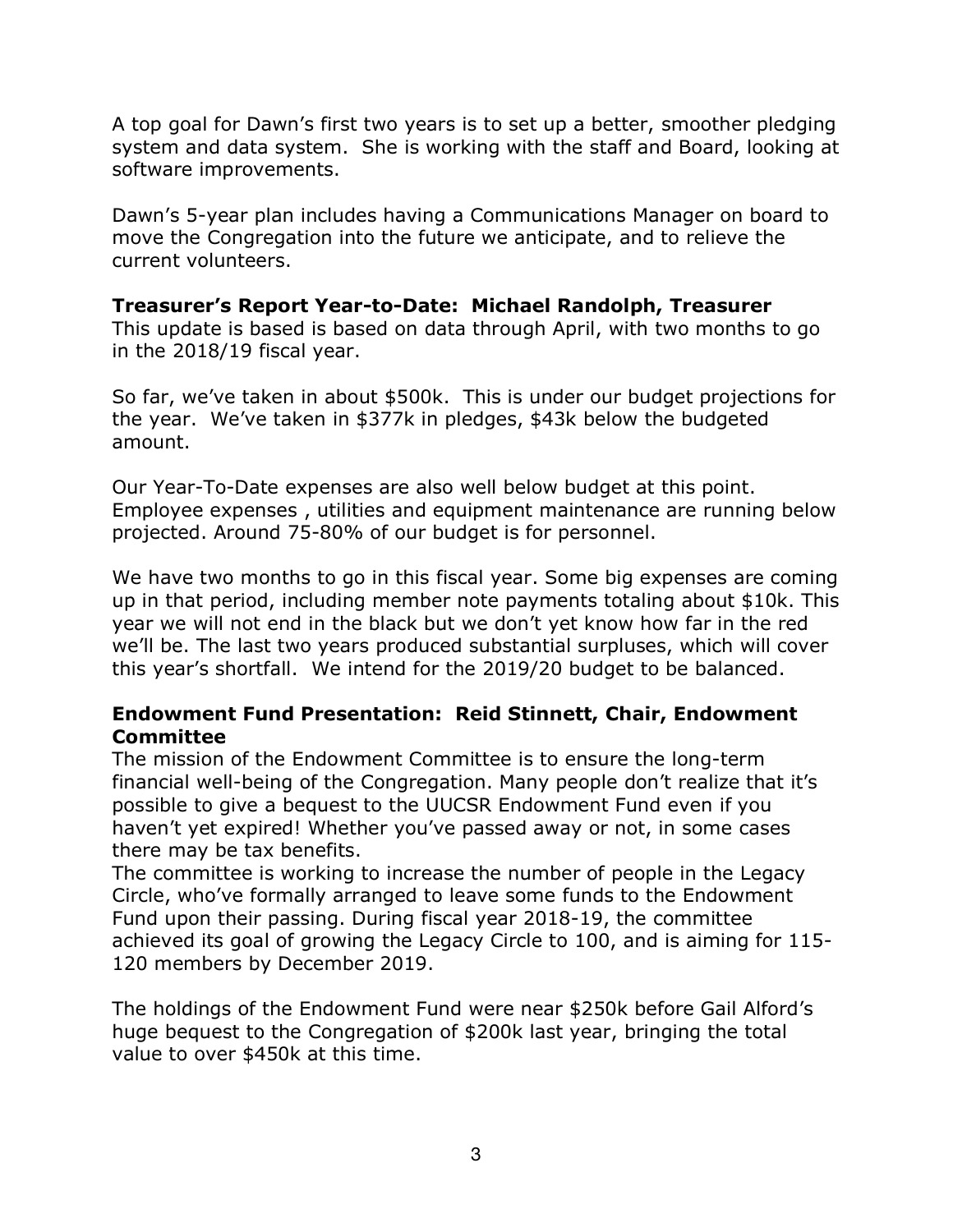We have a very diversified portfolio: 60% in stocks; 40% in bonds. Our long-term rate of return (ROR) is in the neighborhood of 6.5-7%. With 2% inflation, it's structured to have a real ROR of 4-5%, which is healthy. We look in depth at social responsibility at least once a year. Our portfolio uses "sustainable" stock funds, and we aim to be very well diversified. Willow Creek Investments manages our Endowment Fund essentially pro bono.

## **Endowment Fund Distribution for 2019-20: Reid Stinnett**

No distribution will be made out of the Endowment Fund for the coming fiscal year because of the downturn in the stock market at the end of 2019. If the Fund makes over 5% in earnings in a calendar year, the Congregation can take a distribution of 5% (maximum) for the next fiscal year (July 1- June 30), to be used for special projects.

### **Use of Endowment Funds to Pay off Member Mortgage Notes: Michael Randolph - VOTING ITEM.**

The Member Note Program was created in 2010 as a means of paying off our original mortgage with small loans. We have paid those notes out of our operating budget at \$47k per year.

Because of Gail's huge contribution of \$200k and growth in the fund, a substantial amount will remain in the Fund after paying off our mortgage.

It makes sense for our Congregation's financial health in the near and the long term.

The benefits of this proposal include saving \$18k in interest over the next 5 years, freeing up about \$47k for the next 5 years. It will relieve pressure on fundraising for operations, and we'll be able to depend almost entirely on pledges and Glaser Center revenues to fund our operations. We will own our building outright. And paying off the mortgage lays a foundation for a capital campaign for remodeling upstairs. We could possibly fund at least part of that by issuing new member notes.

### **VOTE: Use of Endowment Funds to Pay off Member Mortgage Notes was unanimously approved.**

### **Presentation of the 2019/20 Budget: Michael Randolph - VOTING ITEM**

Projected total income is \$615k. That's composed of: 80% in pledges, 12% from Glaser Center rentals, and the rest is a mixture of small things. We've had an increase of \$25k in pledges due mostly to the Stewardship Committee's huge effort this last year. We're projecting just \$3k for donations. There will be no service auction during this coming fiscal year.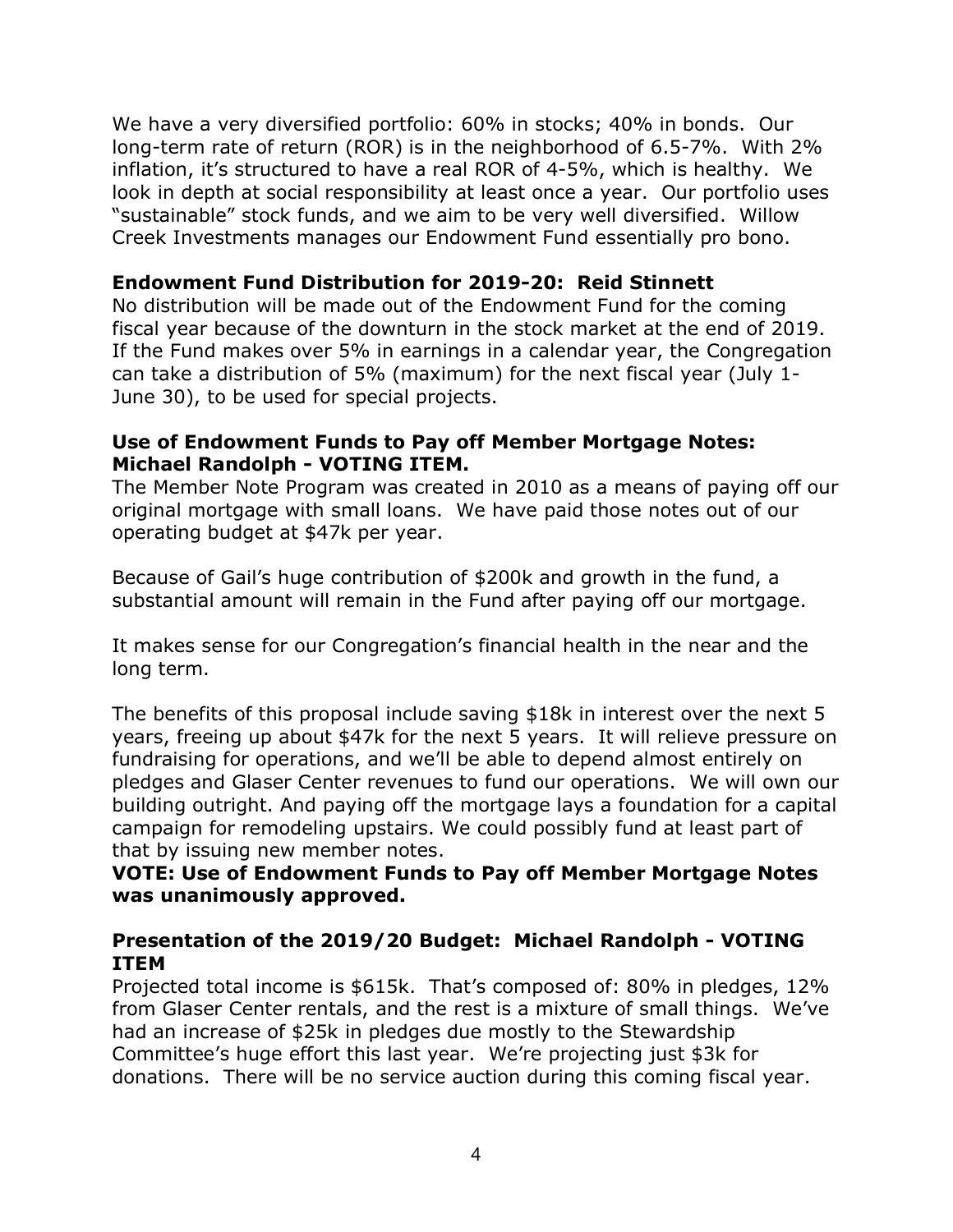The Glaser Center is a focus of our administrator, Dawn, who has an aggressive plan for increasing rentals going forward.

On the expense side, \$442k is for employee-related expenses (about 71% of our budget.) Operations are only about \$37k. UUA/PWR Dues are 5% of our budget. Our building systems replacement fund was increased to \$17k from \$15k. A lot of work was done this year to figure out a general replacement schedule. We need to get this up to about \$19-20k in the future to take care of big maintenance items in a timely way. Health care costs were increased by 10% over last year, and we hope that will cover increases. And, based on the vote just taken, payment of member notes will be eliminated from the upcoming budget, saving \$47k in expenses.

We have no interested party in having a pre-school here at this time. We haven't pursued this because we became aware of implications of space usage and impacts on our congregational activities.

The Finance Committee will look into earthquake insurance on our (commercial) building. It's probably very expensive, and fortunately, the building is especially strong as a theater.

**VOTE: The proposed 2019/20 budget was approved unanimously.** 

# **Nomination and Election of Nominating Committee Members: Ellen Skagerberg, Chair of the Nominating Committee - VOTING ITEM**

The Nominating Committee is charged with nominating members for the Board, the Endowment Committee and the Nominating Committee.

Nominating Committee nominations: Mark Sowers for a second term, and Michelle Murphy and Bev Spears as new members. These three are presented as a slate.

**VOTE: The three nominees were approved unanimously.**

### **Advocates for Social Justice (A4SJ) Report: Elaine Wellin, Chair, Advocates for Social Justice**

Elaine listed the many activities the Advocates have engaged in this past year, including such projects as starting the "Eco Desk", creating panels showing our diversity, ongoing monitoring and suggesting responses to homelessness, women's issues, and the sanctuary church movement, among others. Organizing MLK "A Day On, Not a Day Off" activities, participating in NBOP's work on several fronts, including the Rapid Response Network to witness ICE actions in Sonoma County, support for rent stabilization and just cause eviction policies, and more. The Me Too group showed the film "The Hunting Ground," participated in art projects expressing the impact of sexual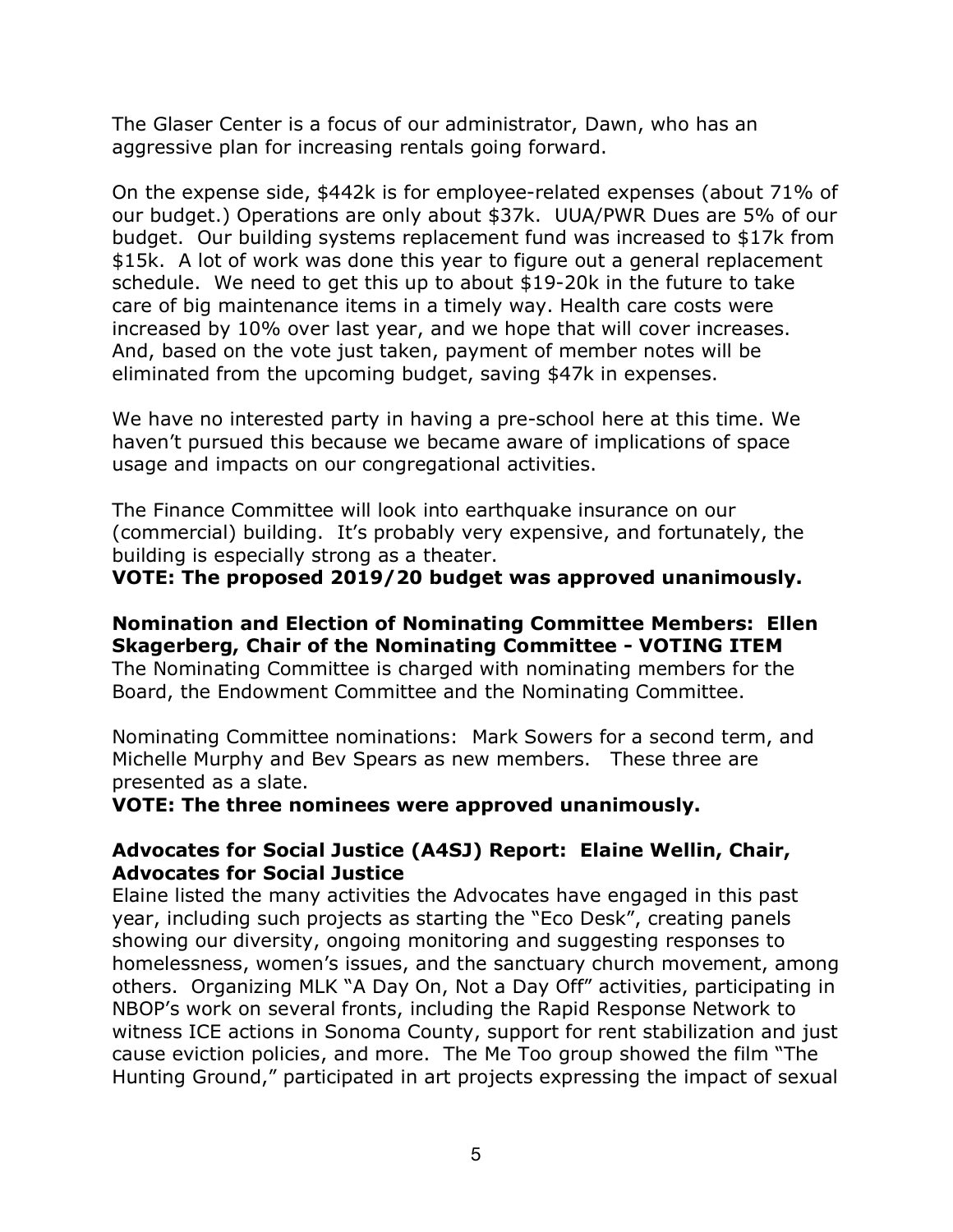violence for women and men, and placed a banner in front window. And MUCH more!

# **Proposed Change to Bylaws: Natalie Brundred — VOTING ITEM**

The change would amend the by-laws to allow distribution of the annual report at the October Town Hall meeting.

## **VOTE: The motion passed unanimously.**

## **Board Report: Natalie Brundred**

The Board began the year with three major foci:

- 1) Our fiscal future: We focused on this year's challenges to meet our nearterm obligations, and planning for longer-term fiscal health.
- 2) Upstairs: We've done everything we can do at this point. We have a sense of the costs involved. There's been some creative thought about the project.
- 3) Fostering intergenerational connections: Several activities were tried; some worked and some didn't. The cake auction, mystery pen pals, and games night have all been successes.

A great deal has been accomplished this year: Rev. Dara started a young adult ministry, which is growing. Almost every major staff position has turned over in the last couple of years. The Initiative to fund the budget by increasing pledges was a great success. Our first Town Hall meeting happened in October. Room 545 was finally named.

Looking into the future, Rev. Chris will take a shorter sabbatical, February-May 2020. Deb Mason is the chair of the sabbatical committee, and the sabbatical minister has confirmed.

### **Appreciations - Honoring Members Who've Gone Above & Beyond: Cathie Wiese, Board of Trustees**

Cassandra Lista, John Chenoweth, Barbara Kezur and Bud Willis were lifted up as special honorees for their service to our community. We also recognized three people who are retiring from the Board of Trustees: Gretchen Vap, John Jaffray, and Gretchen Paradis.

## **Open Forum:**

Several comments/questions were noted to be followed up by the Board or appropriate staff:

## **Closing Words: Rev. Chris Bell**

## **Meeting adjourned about 1:00 pm.**